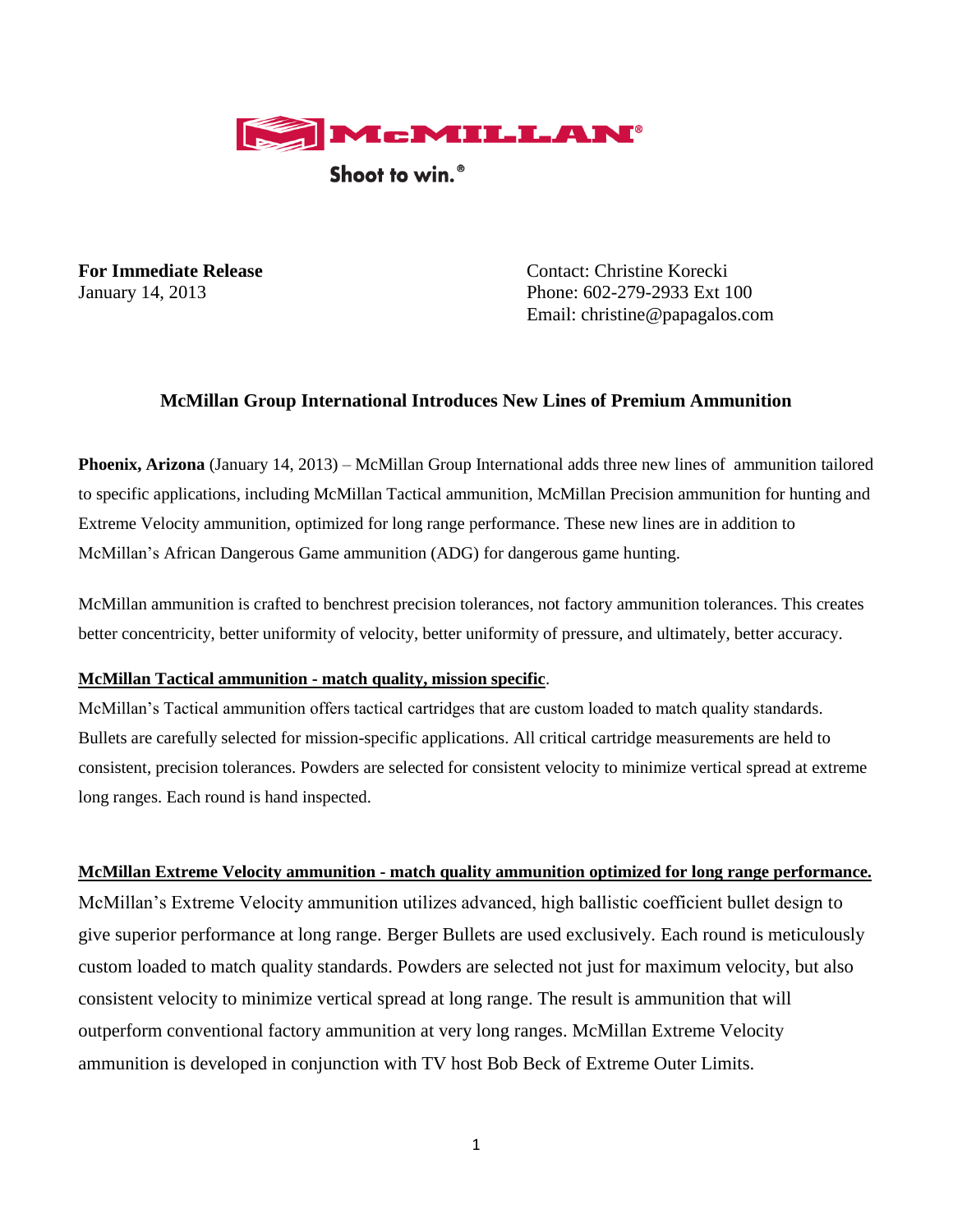## **McMillan Precision ammunition - match quality ammunition for hunting.**

McMillan's Precision ammunition features traditional hunting cartridges that are custom loaded to match quality standards. Premium performance bullets meeting rigorous testing standards have been selected to blend maximum accuracy and terminal performance. All critical cartridge measurements are held to consistent, precision tolerances. Powders are selected for consistent velocity to minimize vertical spread at extreme long ranges. Each round is hand inspected.

For more information on McMillan ammunition, visit [www.mcmillanusa.com](http://www.mcmillanusa.com/) For questions and ordering, call McMillan toll free at 877-365-6148. *See McMillan's new ammunition list below.*

## **About McMillan**

McMillan Group International, located in Phoenix, Arizona, is the corporate parent for a family of firearms companies committed to excellence in the firearms industry. Companies include McMillan Firearms Manufacturing, a manufacturer of the McMillan tactical and hunting rifles and McMillan Fiberglass Stocks, a leading manufacturer of premium custom fiberglass stocks for hunting, competition, tactical, and OEM markets. For additional information, visit [www.mcmillanusa.com](http://www.mcmillanusa.com/) or call 877-365-6148.

## *McMillan Tactical Ammunition*

**50 BMG**  750 gr. LR-T

**338 Lapua**  300 gr. OTM

**308 Subsonic**  200 gr. FMJ

**308 Win**  175 gr. OTM

**300 Win Mag**  220 gr. OTM